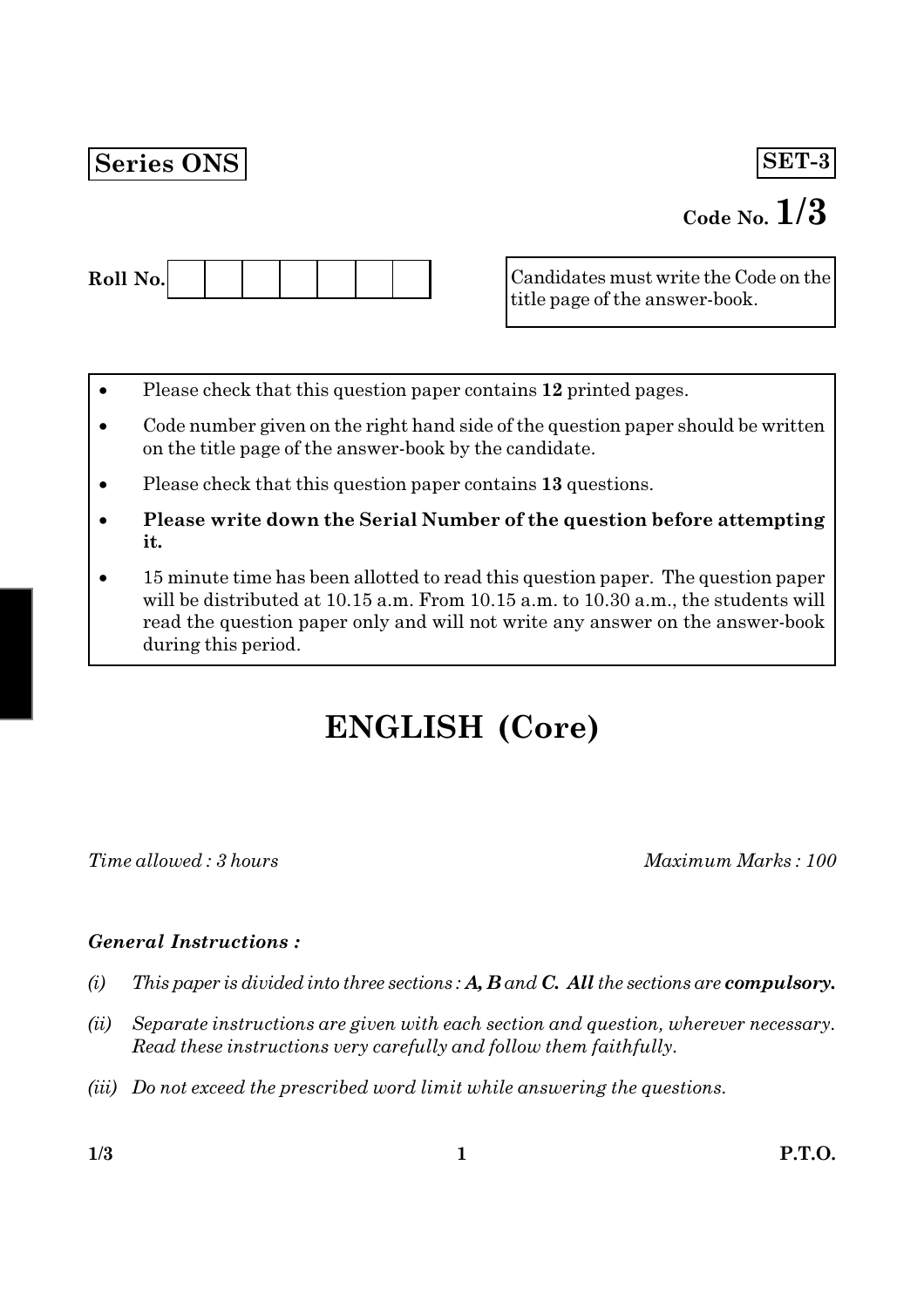## **SECTION - A** (READING)  $(Marks:30)$

#### 1. Read the passage given below:

- $\mathbf{1}$ . Maharana Pratap ruled over Mewar only for 25 years. However, he accomplished so much grandeur during his reign that his glory surpassed the boundaries of countries and time turning him into an immortal personality. He along with his kingdom became a synonym for valour, sacrifice and patriotism. Mewar had been a leading Rajput kingdom even before Maharana Pratap occupied the throne. Kings of Mewar, with the cooperation of their nobles and subjects, had established such traditions in the kingdom, as augmented their magnificence despite the hurdles of having a smaller area under their command and less population. There did come a few thorny occasions when the flag of the kingdom seemed sliding down. Their flag once again heaved high in the sky thanks to the gallantry and brilliance of the people of Mewar.
- $2.$ The destiny of Mewar was good in the sense that barring a few kings, most of the rulers were competent and patriotic. This glorious tradition of the kingdom almost continued for 1500 years since its establishment, right from the reign of Bappa Rawal. In fact only 60 years before Maharana Pratap, Rana Sanga drove the kingdom to the pinnacle of fame. His reputation went beyond Rajasthan and reached Delhi. Two generations before him, Rana Kumbha had given a new stature to the kingdom through victories and developmental work. During his reign, literature and art also progressed extraordinarily. Rana himself was inclined towards writing and his works are read with reverence even today. The ambience of his kingdom was conducive to the creation of high quality work of art and literature. These accomplishments were the outcome of a longstanding tradition sustained by several generations.
- 3. The life of the people of Mewar must have been peaceful and prosperous during the long span of time; otherwise such extraordinary accomplishment in these fields would not have been possible. This is reflected in their art and literature as well as their loving nature. They compensate for lack of admirable physique by their firm but pleasant nature. The ambience of Mewar remains lovely thanks to the cheerful and liberal character of its people.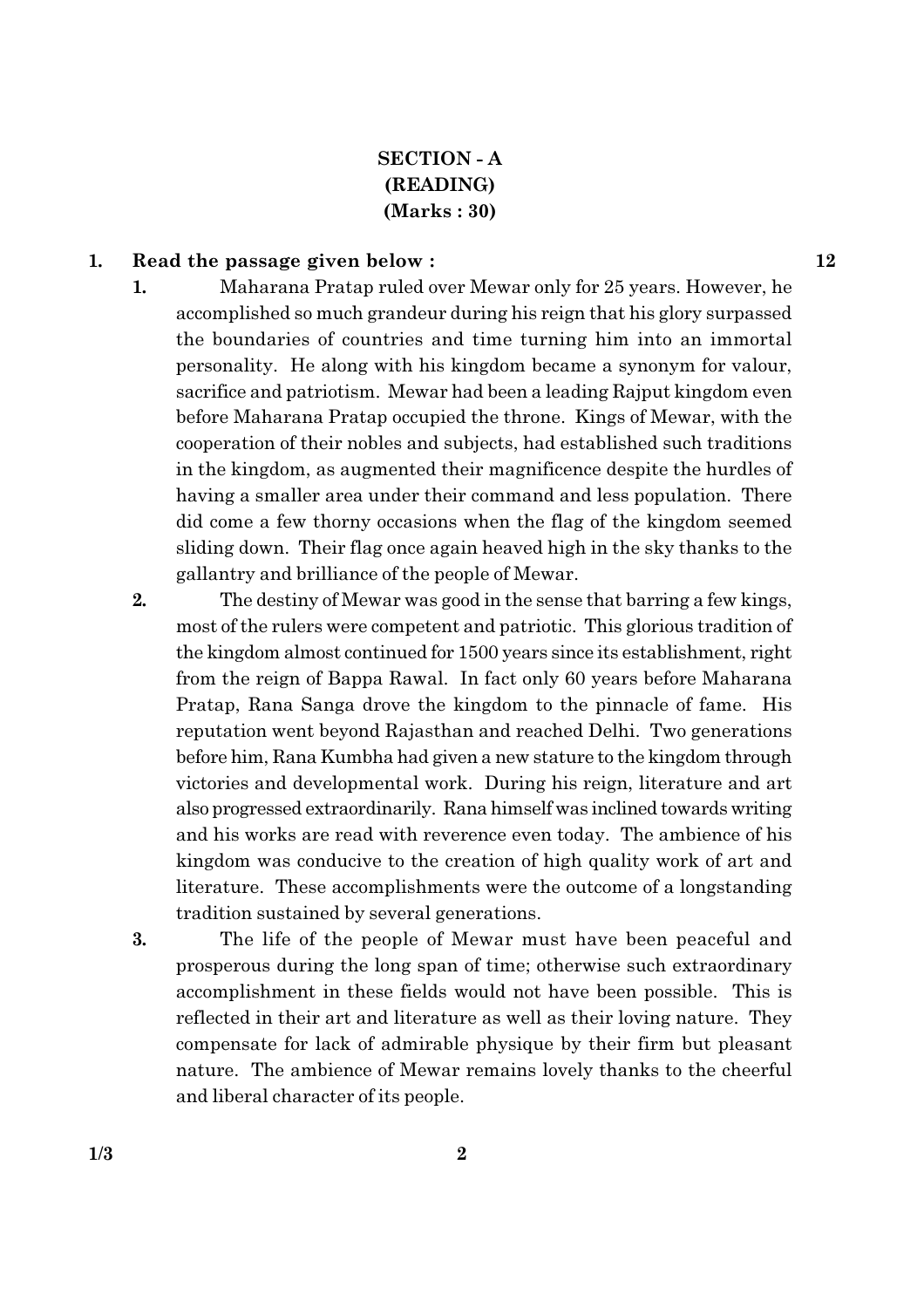- $4.$ One may observe astonishing pieces of workmanship not only in the forts and palaces of Mewar but also in public utility buildings. Ruins of many structures which are still standing tall in their grandeur are testimony to the fact that Mewar was not only the land of the brave but also a seat of art and culture. Amidst aggression and bloodshed, literature and art flourished and creative pursuits of literature and artists did not suffer. Imagine, how glorious the period must have been when the Vijaya Stambha which is the sample of our great ancient architecture even today, was constructed. In the same fort, Kirti Stambha is standing high, reflecting how liberal the then administration was which allowed people from other communities and kingdoms to come and carry out construction work. It is useless to indulge in the debate whether the Vijay Stambha was constructed first or the Kirti Stambha. The fact is that both the capitals are standing side by side and reveal the proximity between the king and the subjects of Mewar.
- 5. The cycle of time does not remain the same. Whereas the reign of Rana Sanga was crucial in raising the kingdom to the acme of glory, it also proved to be his nemesis. History took a turn. The fortune of Mewar - the land of the brave, started waning. Rana tried to save the day with his acumen which was running against the stream and the glorious traditions for sometime.

On the basis of your understanding of the above passage answer each of the questions given below with the help of the options that follow:

 $1x4=4$ 

- $(a)$ Maharana Pratap became immortal because :
	- $(i)$ he ruled Mewar for 25 years
	- he added a lot of grandeur to Mewar  $(ii)$
	- (iii) of his valour, sacrifice and patriotism
	- $(iv)$  both  $(ii)$  and  $(iii)$
- Difficulties in the way of Mewar were:  $(b)$ 
	- lack of cooperation of the nobility  $(i)$
	- ancient traditions of the kingdom  $(ii)$
	- (iii) its small area and small population
	- (iv) the poverty of the subjects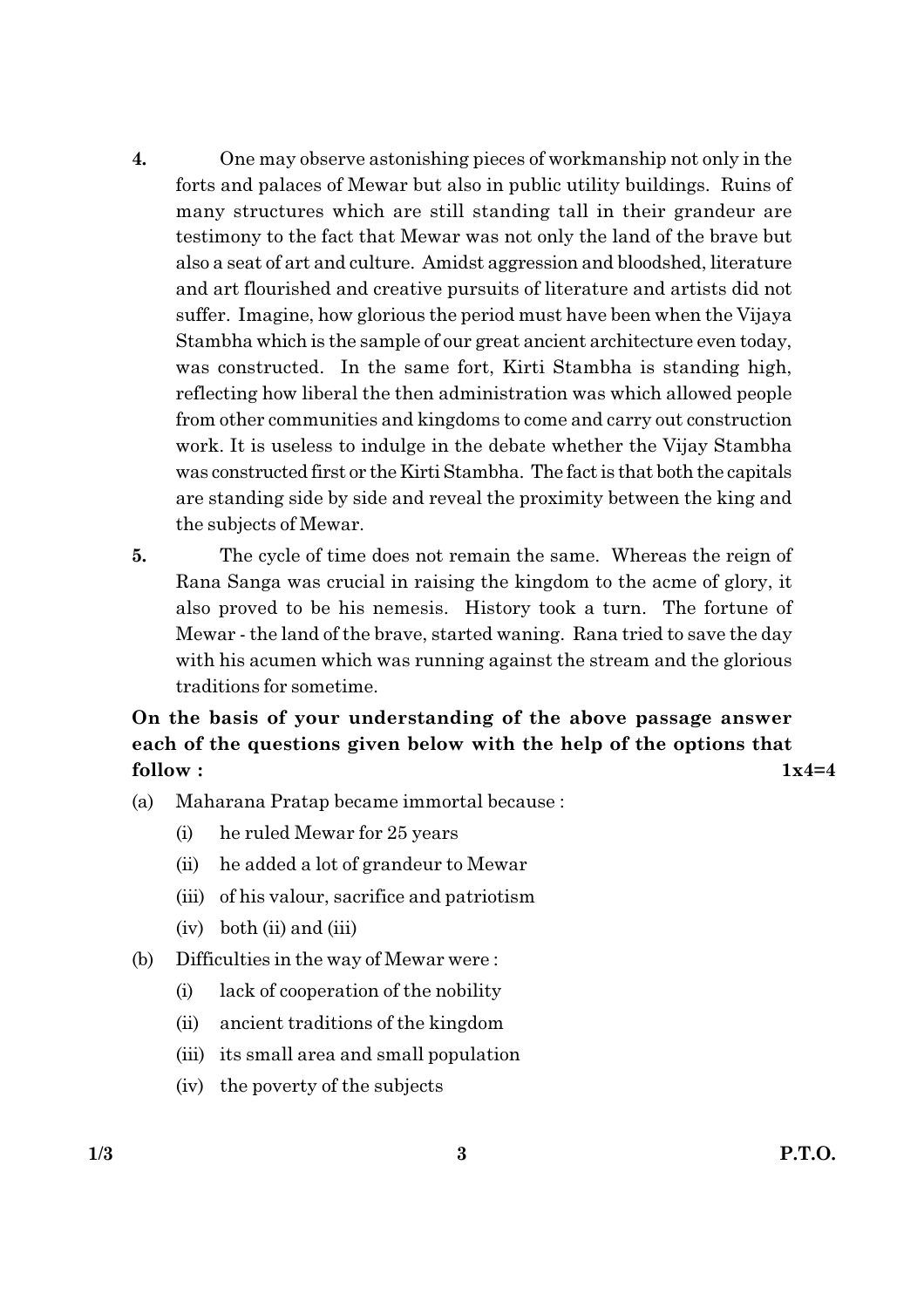- $(c)$ During thorny occasions :
	- the flag of Mewar seemed to be lowered  $(i)$
	- $(ii)$ the flag of Mewar was hoisted high
	- (iii) the people of Mewar showed gallantry
	- (iv) most of the rulers heaved a sigh of relief
- $(d)$ Mewar was lucky because:
	- all of its rulers were competent  $(i)$
	- $(ii)$ most of its people were competent
	- (iii) most of its rulers were competent
	- (iv) only a few of its people were incompetent

#### Answer the following questions briefly:

 $1x6=6$ 

- $(e)$ Who is the earliest King of Mewar mentioned in the passage?
- What was Rana Kumbha's contribution to the glory of Mewar?  $(f)$
- What does the writer find worth admiration in the people of Mewar?  $(g)$
- How could art and literature flourish in Mewar?  $(h)$
- How did the rulers show that they cared for their subjects?  $(i)$
- What does the erection of Vijaya Stambha and Kirti Stambha in the same  $(j)$ fort signify?
- Find words from the passage which mean the same as each of the  $(k)$  $1 \times 2 = 2$ following:
	- $(i)$ surprising (para 4)
	- $(ii)$  evidence (para 4)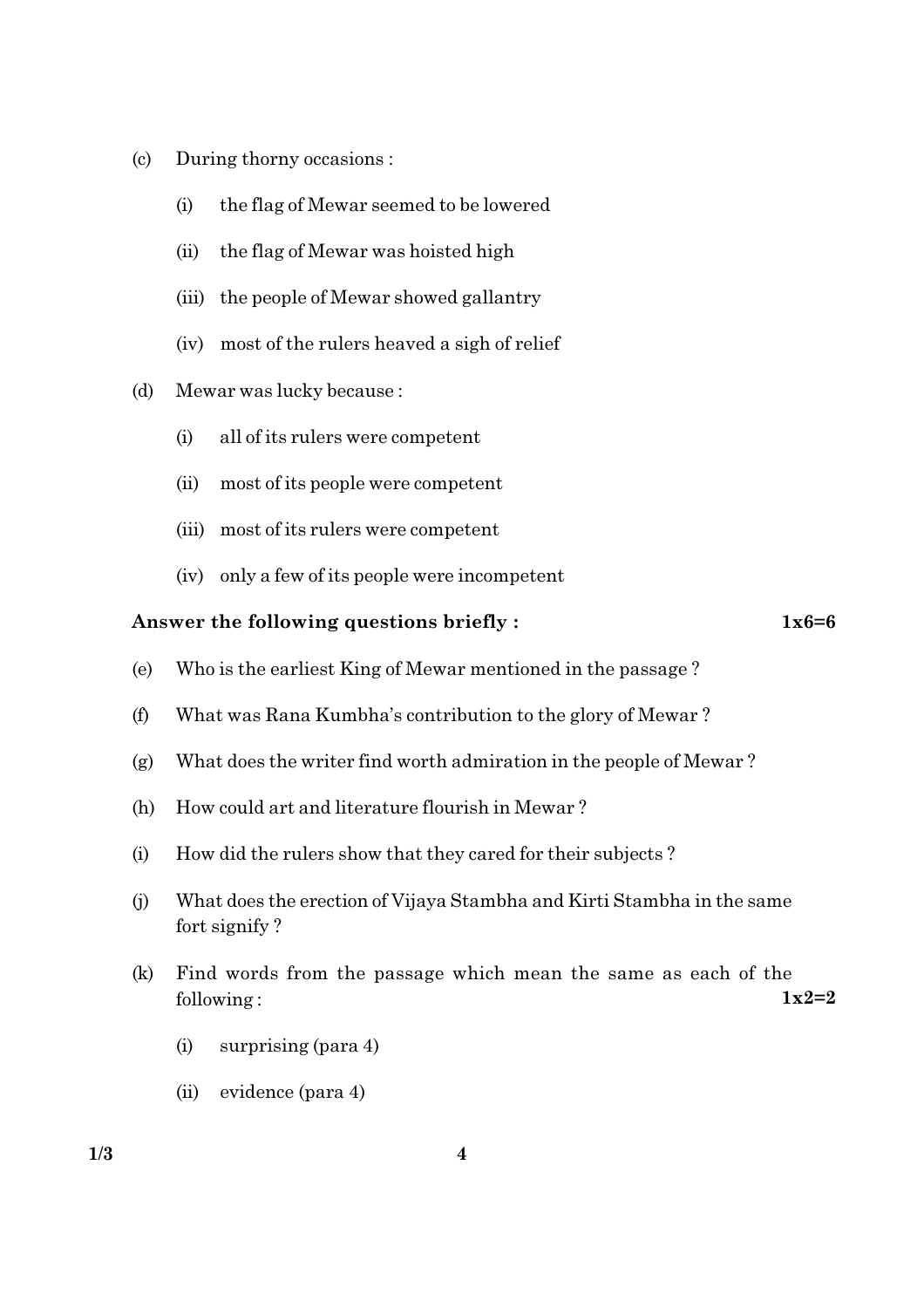#### $2.$ Read the passage given below:

- $\mathbf{1}$ . To ensure its perpetuity, the ground is well held by the panther both in *space* and in *time*. It enjoys a much wider distribution over the globe than its bigger cousins, and procreates sufficiently profusely to ensure its continuity for all time to come.
- $2.$ There seems to be no particular breeding season of the panther, although its sawing and caterwauling is more frequently heard during winter and summer. The gestation period is about ninety to hundred days (Whipsnade, ninety-two days). The litter normally consists of four cubs, rarely five. Of these, generally two survive and not more than one reaches maturity. I have never come across more than two cubs at the heels of the mother. Likewise, graziers in the forest have generally found only two cubs hidden away among rocks, hollows of trees, and other impossible places.
- 3. Panther cubs are generally in evidence in March. They are born blind. This is a provision of Nature against their drifting away from the place of safety in which they are lodged by their mother, and exposing themselves to the danger of their being devoured by hyenas, jackals, and other predators. They generally open their eyes in about three to four weeks.
- $\boldsymbol{4}$ . The mother alone rears its cubs in seclusion. It keeps them out of the reach of the impulsive and impatient male. As a matter of fact the mother separates from the male soon after mating and forgets all about their tumultuous union. The story that the male often looks in to find out how the mother is progressing with her cubs has no foundation except in what we wish it should do at least.
- 5. The mother carries its cubs about by holding them by the scruff of their neck in its mouth. It trains them to stalk, and teaches them how to deliver the bite of death to the prey. The cubs learn to treat all and sundry with suspicion at their mother's heels. Instinctively the cubs seek seclusion, keep to cover and protect their flanks by walking along the edge of the forest.
- I have never had an opportunity to watch mother panther train its 6. cubs. But in Pilibhit forests, I once saw a tigress giving some lessons to its little ones. I was sitting over its kill at Mala. As the sun set, the tigress materialised in the twilight behind my *machan*. For about an hour, it scanned and surveyed the entire area looking and listening with the gravest concern. It even went to the road where my elephant was awaiting my signal. The mahout spotted it from a distance and drove the elephant away.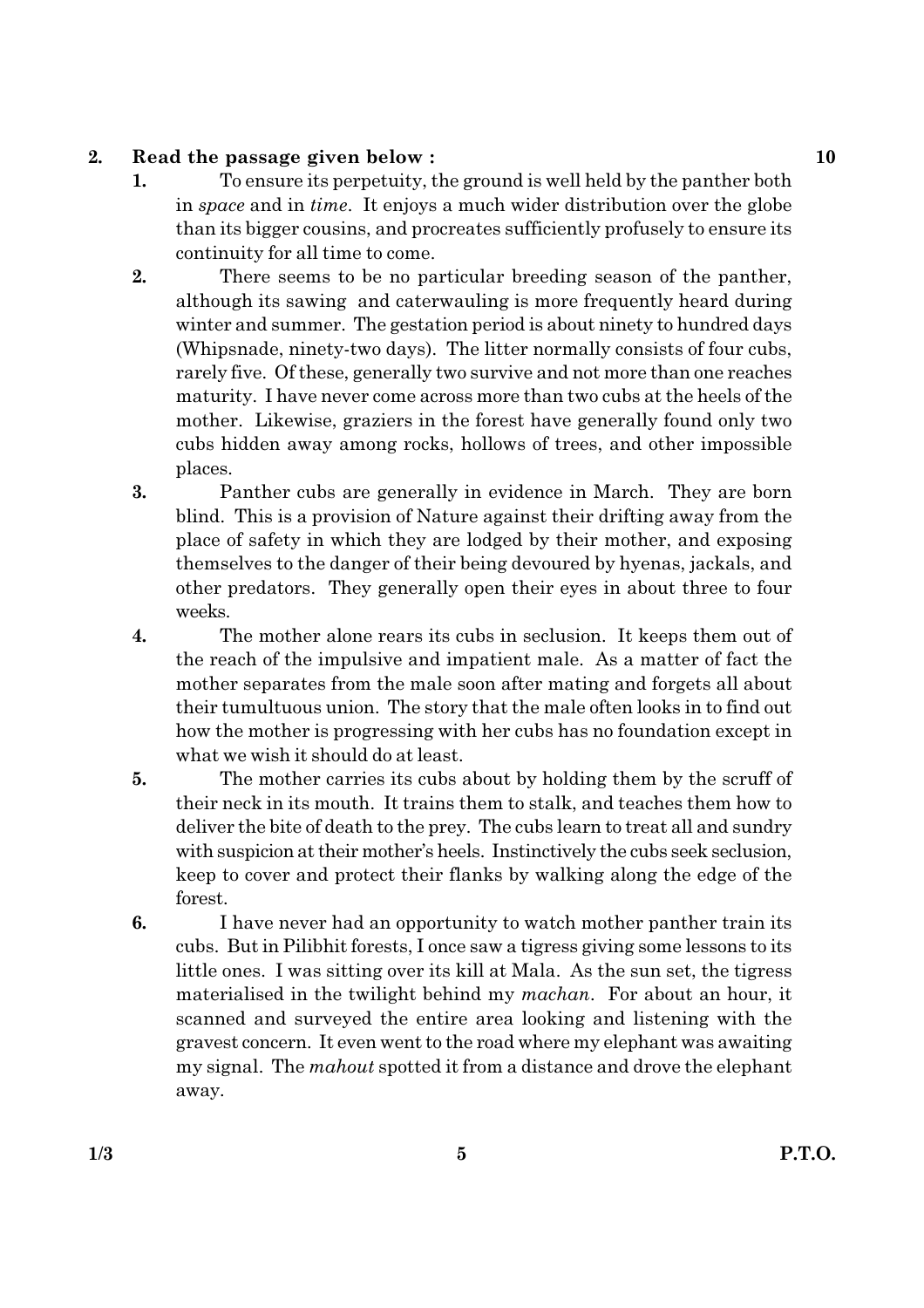- 7. When darkness descended upon the scene and all was well and safe, the tigress called its cubs by emitting a low haa-oon. The cubs, two in number and bigger than a full-grown cat, soon responded. They came trotting up to their mother and hurried straight to the kill in indecent haste. The mother spitted at them so furiously that they doubled back to its heels immediately. Thereafter, the mother and its cubs sat under cover about 50 feet (15 m) away from the kill to watch, wait, look, and listen. After about half an hour's patient and fidgetless vigil the mother seemed to say 'paid for'. At this signal, the cubs cautiously advanced, covering their flanks, towards the kill. No longer did they make a beeline for it, as they had done before.
- 8. The mother sat watching its cubs eat, and mounted guard on them. She did not partake of the meal.

#### On the basis of your understanding of the passage complete the statements given below with the help of options that follow:  $1x2=2$

- To protect its cubs the mother panther hides them:  $(a)$ 
	- $(i)$ among rocks
	- in the branches of the trees  $(ii)$
	- (iii) behind the tree trunks
	- (iv) at its heels
- (b) The male panther:
	- $(i)$ is protective of its cubs
	- trains its cubs  $(ii)$
	- (iii) watches the progress of the mother
	- (iv) is impulsive and impatient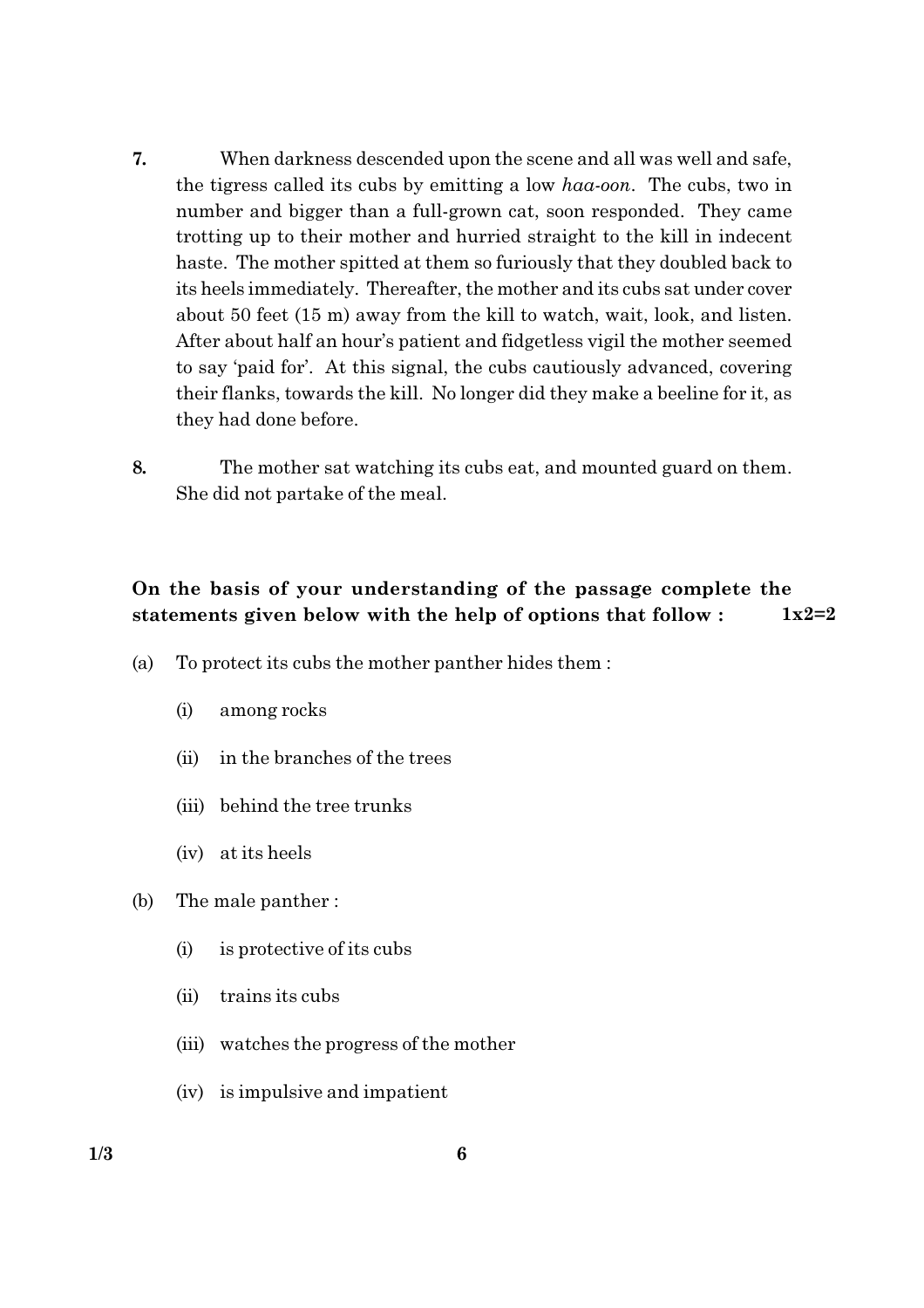#### Answer the following questions briefly:

- $(c)$ How many cubs does the mother panther rarely deliver?
- What may happen if the panther cubs are not born blind? (d)
- Why did the mahaut drive his elephant away?  $(e)$
- Why did the tigress spit at its cubs?  $(f)$
- From the narrator's observation what do we learn about the nature of the  $(g)$ tigress?
- (h) Why does the panther not face the risk of extinction?
- Find words from the passage which mean the same as each of the  $(i)$ following:  $1x2=2$ 
	- $(i)$ moving aimlessly (para 3)
	- $(ii)$ came down/fell (para 7)

#### 3. Read the passage given below:

People tend to amass possessions, sometimes without being aware of doing so. They can have a delightful surprise when they find something useful which they did not know they owned. Those who never have to change house become indiscriminate collectors of what can only be described as clutter. They leave unwanted objects in drawers, cupboards and attics for years in the belief that they may one day need them. Old people also accumulate belongings for two other reasons, lack of physical and mental energy, and sentiment. Things owned for a long time are full of associations with the past, perhaps with the relatives who are dead, and so they gradually acquire a sentimental value.

Some things are collected deliberately in an attempt to avoid wastage. Among these are string and brown paper, kept by thrifty people when a parcel has been opened. Collecting small items can be a mania. A lady cuts out from newspapers sketches of model clothes that she would like to buy if she had money. As she is not rich, the chances are that she will never be able to afford such purchases. It is a harmless habit, but it litters up her desk.

8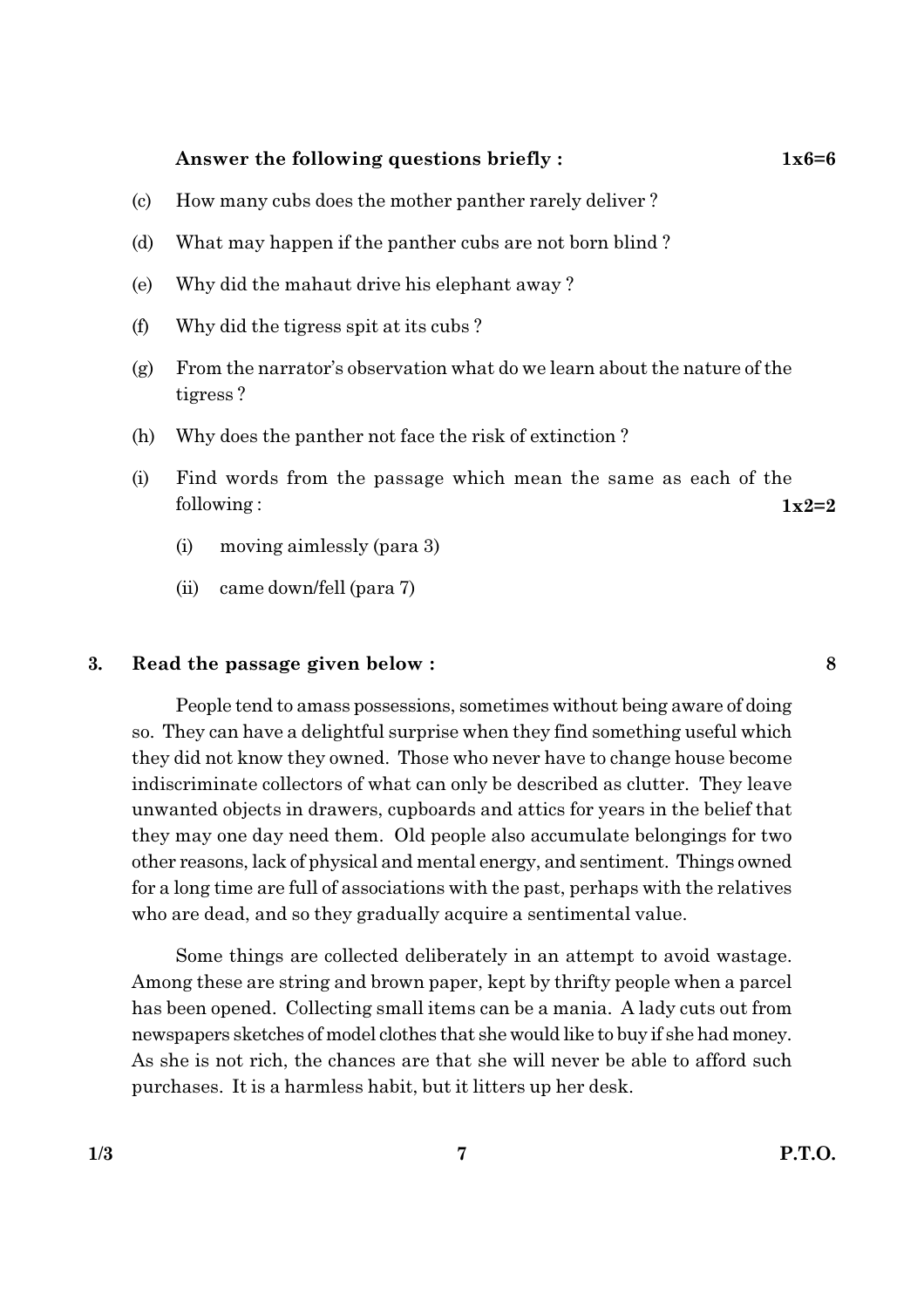Collecting as a serious hobby is quite different and has many advantages. It provides relaxation for leisure hours, as just looking at one's treasure is always a joy. One doesn't have to go out for amusement as the collection is housed at home. Whatever it consists of - stamps, records, first editions of books, chinathere is always something to do in connection with it, from finding the right place for the latest addition to verifying facts in reference books. This hobby educates one not only in the chosen subject, but also in general matters which have some bearing on it.

There are other benefits also. One gets to meet like-minded collectors to get advice, compare notes, exchange articles, to show off one's latest find etc. So one's circle of friends grows. Soon the hobby leads to travelling, perhaps a meeting in another town, possibly a trip abroad in search of a rare specimen, for collectors are not confined to one country. Over the years one may well become an authority on one's hobby and will probably be asked to give informal talks to little gatherings and then, if successful, to larger audiences.

- $\overline{5}$  $(a)$ On the basis of your understanding of the above passage make notes on it, using headings and subheadings. Use recognisable abbreviations (wherever necessary - minimum four) and a format you consider suitable. Also supply an appropriate title to it.
- Write a summary of the passage in about 80 words. (b)

# **SECTION: B** (WRITING SKILLS)  $(Marks:30)$

 $\overline{4}$ . You are Karan Kumar/Karuna Bajaj, a leading lawyer practising in Surat. You  $\overline{\mathbf{4}}$ want to buy an independent house at City Light Road to be used as office cum residence. Draft an advertisement in about 50 words for the classified columns of a local newspaper. You can be contacted at 45645678

#### **OR**

On 30<sup>th</sup> November your school is going to hold its annual sports day. You want Mr. Dhanraj Pillai, a noted hockey player to give away the prizes to the budding sportspersons of the school. Write a formal invitation in about 50 words requesting him to grace the occasion. You are Karuna/Karan, Sports Secretary, Sunrise Global School, Agra.

 $\bf{3}$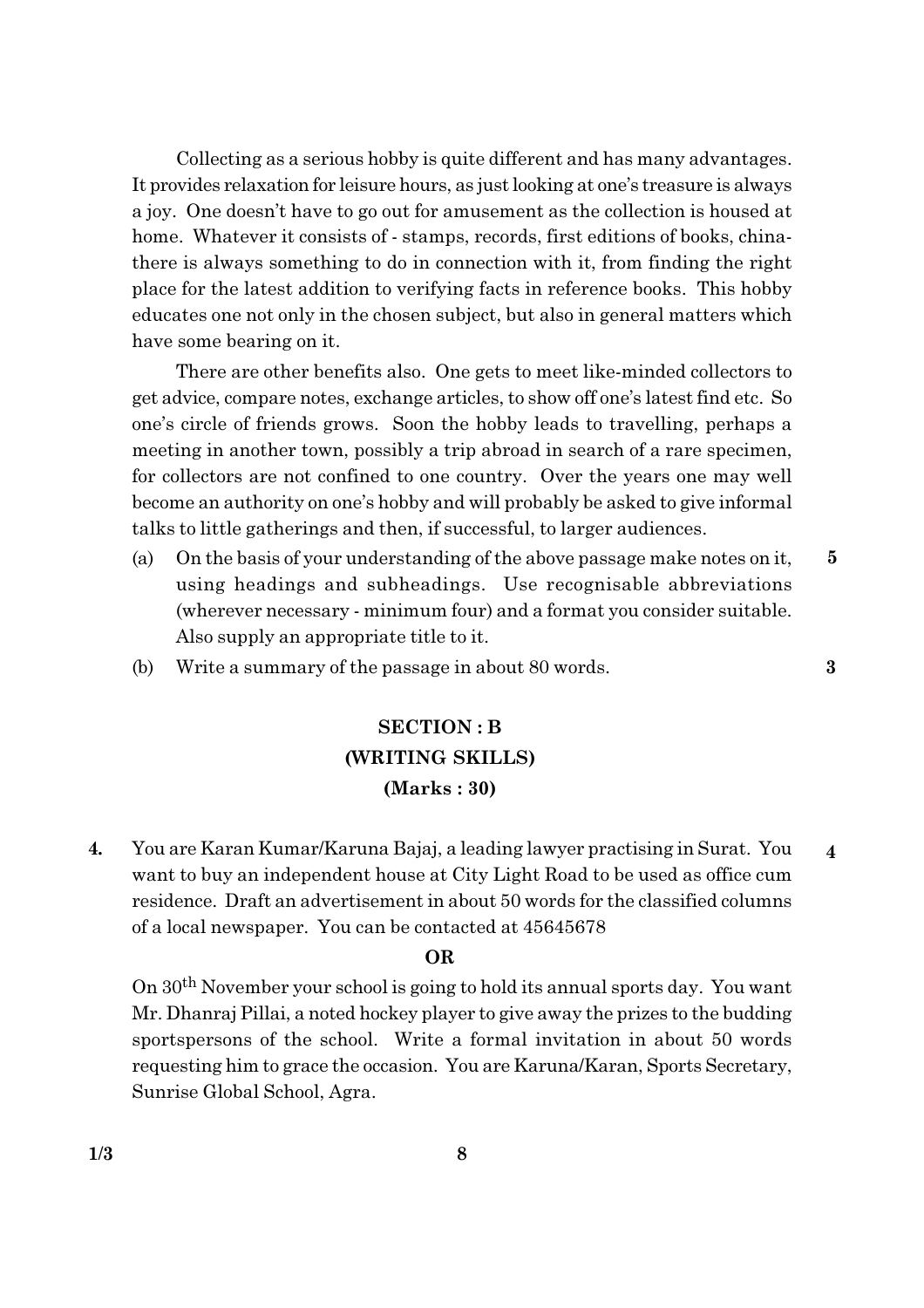5. Along with air and water pollution, our cities are also under an attack of noise pollution. Marriage processions, DJs during wedding receptions, loud music from neighbourhood flats etc. are all sources of noise which is not good for the old, the ailing and students. Write a letter in 120-150 words to the editor of a local newspaper describing the problem and making a request to the concerned authorities to solve it. You are Karan/Karuna, M 114, Mall Road, Delhi.

#### **OR**

In all big cities road rage has become a serious problem. A minor scratch, a little push, or a small brushing past can lead to a scuffle sometimes resulting even in murder. Write a letter in 120-150 words to the Police Commissioner giving your views on the problem and its solutions. You are Karuna/Karan, M 114, Mall Road, Delhi.

6. The Internet cannot replace a classroom teacher'. Write a debate in 10 150-200 words either for or against the motion.

#### **OR**

Write a speech in 150-200 words to be delivered in the morning assembly on the topic, 'Water, a valuable asset, conservation at home and at school'. You are Karuna/Karan.

For admission to colleges, there is a lot of competition today. For one available 10 7. seat, there are hundreds of candidates. Such a situation leads to stress on the minds of students in the schools. However, the practice of Yoga can help them to feel calm and stress free. Write an article in 150-200 words on the topic, 'Importance of Yoga to students'. You are Karan/Karuna.

#### **OR**

While watching TV what we generally dislike most are commercial breaks, yet, a number of advertisements do add to our information. Write an article in 150-200 words on 'Advertisements as a source of information'. You are Karuna Karan.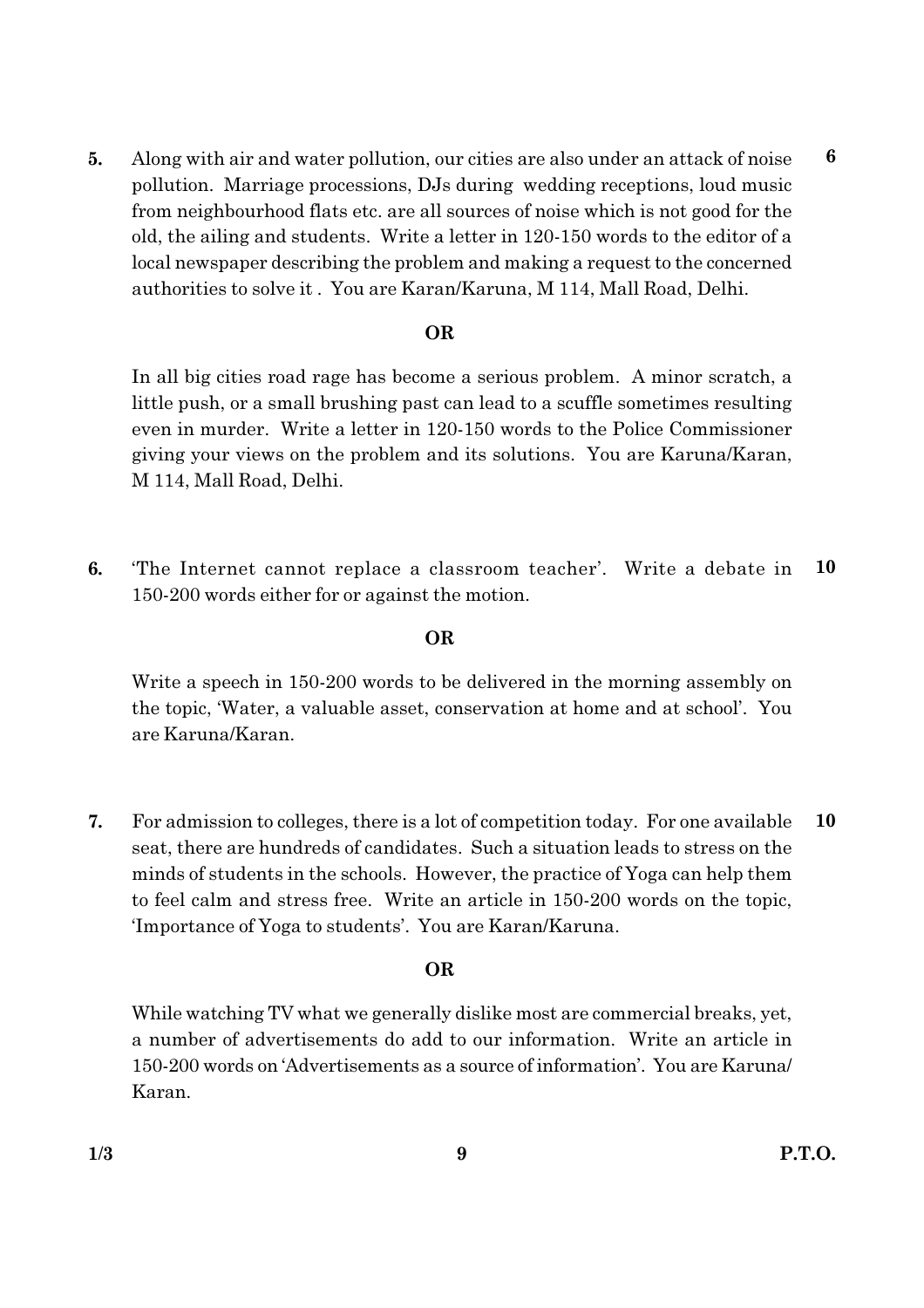## **SECTION: C**

# (Literature: Text Books and Long Reading Text)  $(Marks: 40)$

#### 8. Read the extract given below and answer the questions that follow:

Now we will count to twelve and we will all keep still.

For once on the face of the Earth

let's not speak in any language,

let's stop for one second,

and not move our arms so much.

| (a) | What is the significance of the number 'twelve'?              |  |
|-----|---------------------------------------------------------------|--|
| (b) | Which two activities does the poet want us to stop?           |  |
| (c) | What does the poet mean by 'let's not speak in any language'? |  |
| (d) | Describe the pun on the word, 'arms'.                         |  |

## **OR**

.......... I saw my mother,

beside me,

doze, open mouthed, her face

ashen like that

of a corpse and realised with

pain .........

|     | (a) Who is $T$ ?                                            |  |
|-----|-------------------------------------------------------------|--|
| (b) | What did T realise with pain?                               |  |
| (c) | Why was the realisation painful?                            |  |
| (d) | Identify and name the figure of speech used in these lines. |  |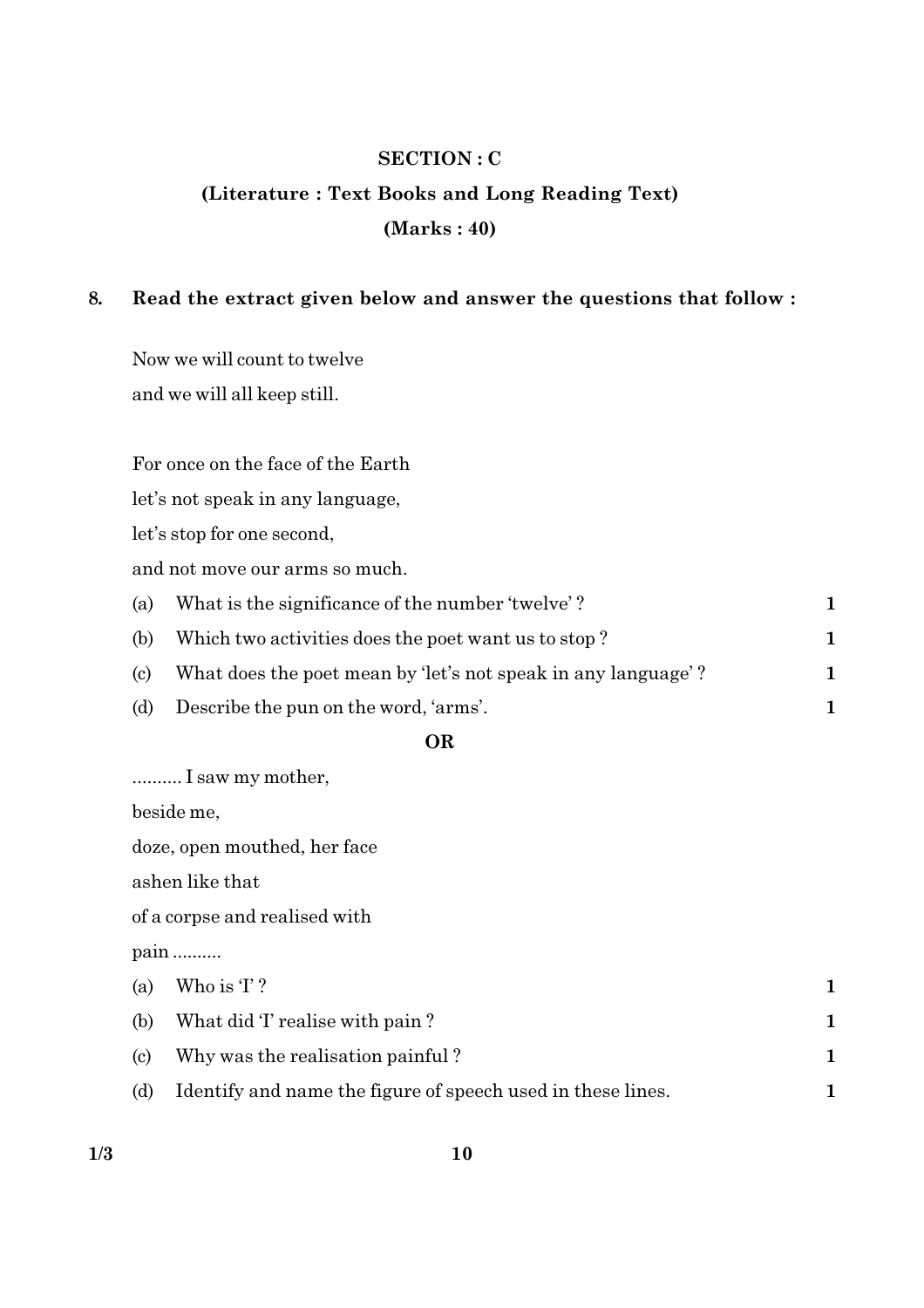- 9. Answer any four of the following questions in 30-40 words each:  $3x4=12$ 
	- 'All we have to fear is fear itself'. When did Douglas learn this lesson?  $(a)$
	- (b) Why did the ironmaster speak kindly to the peddler and invite him home?
	- How is 'Shakespeare wicked and the map a bad example for the children of (c) the school in a slum?
	- $(d)$ What picture of male chauvinism (tyranny) do we find in the poem, 'Aunt Jennifer's Tigers'?
	- (e) What was his German teacher's opinion of Evan's proficiency in German?
	- $(f)$ According to Zitkala-Sa what does 'eating by formula' mean?
- Answer the following question in 120-150 words: **10.**

Every teenager has a hero/heroine to admire. So many times they become role models for them. What is wrong if Sophie fantasises about Danny Casey and is ambitious in life?

#### **OR**

Our native language is part of our culture and we are proud of it. How does the presence of village elders in the classroom and M. Hamel's last lesson show their love for French?

11. Answer the following question in 120-150 words:

Both Derry and Lamb are victims of physical impairment, but much more painful for them is the feeling of loneliness. Comment.

#### **OR**

How did Jack end the Roger Skunk story? How and why did Jo want to change  $it?$ 

6

6